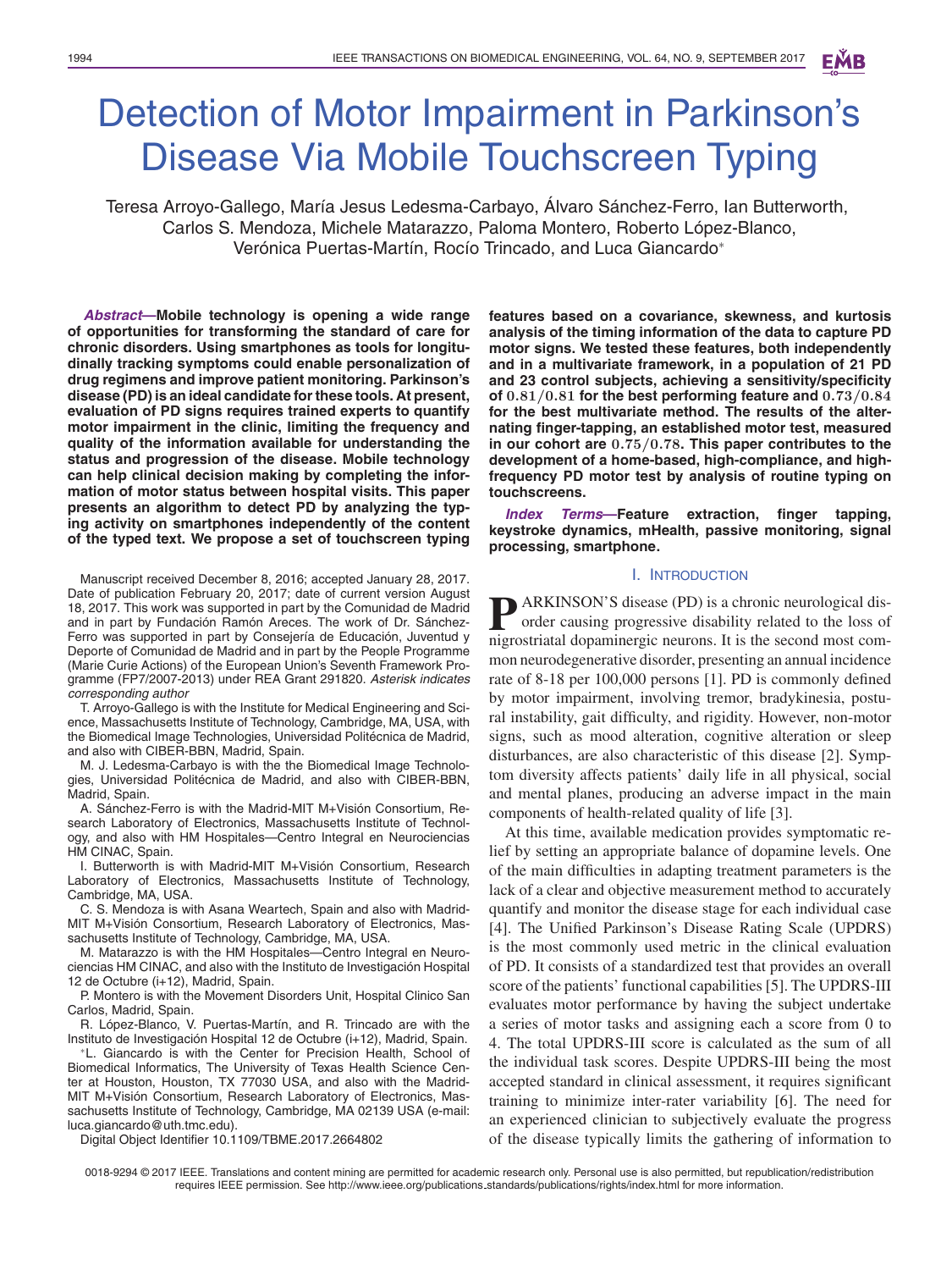on-site medical examinations. This clinical data constitutes the main basis on which clinicians adjust patients therapy, which means that decision-making is subject to the participant's recallbias and is based on limited information. In summary, current practices not only lack better monitoring of PD progress, but also do not provide a consistent and objective evaluation of the measured signs.

Finger-tapping tests [7] are complementary methods that provide additional and objective information about motor function health. These tests employ standardized finger-movement exercises to detect and quantify psychomotor dysfunction. Alternating finger-tapping (AFT) is one of the varieties of this method. Using a single hand, the tested subject has to alternatively press two specified buttons as fast as possible during a predefined time [8]. The test is repeated for both hands and the final score is the average number of pressed keys between the two. Despite its simplicity, AFT is a commonly used method to evaluate PD as it provides useful information to characterize upper limb motor function [9].

An increasing interest in developing new ways to apply technology for creating objective clinical assessment tools is shared by patients, clinicians, and researchers. In the particular case of PD, recent reviews confirm a keen interest in the exploration of technological improvements in patient care [10]. In [11], authors present a survey highlighting the existing consensus between clinicians and patients about the need for a monitoring system to better understand response to therapy and improve treatment titration.

PD motor impairment manifests in a variety of ways, which allows for a broad range of measurement methods. Consequently, a variety of techniques to provide complementary information for optimizing PD care are emerging [12]. Reported results on ambulatory monitoring of PD patient activity shows great promise [13]. However, its translation to clinical practice remains elusive. The application of accelerometers and other sensing systems to develop high frequency motor tracking tools has become one of the main trends thanks to the advances in sensor miniaturization, wireless technology, signal processing and data analysis [14]–[16]. A notable challenge in sensor-based solutions is the development of advanced algorithms to evaluate the highly complex patterns that result from the interference of PD motor signs and normal daily activity movements, this calls for advancement in algorithms to process the accelerometers data [17]. In the recent years, the use of commodity hardware such as smartphones has gained traction over systems using specialized sensors. For instance, the microphone of these devices has been used to predict PD severity via speech analysis algorithms [18].

Touchscreens and embedded accelerometers are another source of data to quantify PD signs. One of the largest studies to date is mPower [19]. A smartphone-based activity tracker including touchscreen tapping, memory, voice, posture and gait tests that collected longitudinal data from a large number of PD patients and controls during a six month period.

A common limitation between the cited tools is that they require subjects' active participation, in the sense that subjects need to be reminded to take each test. This leads to reduced compliance. In the mPower initiative, Bot *et al.* [19] reported that out of the 9,520 participants who opted to share broadly their data, less than 10% (898) performed the finger tapping test for 5 days or more.

We propose a solution that takes advantage of the ubiquity and pervasiveness of smartphone technology. Importantly, in contrast to many other mobile-based approaches, our solution is transparent to the user, and does not require the user to take any action to initiate a test. Our primary objective is for this transparent monitoring to provide information comparable to current motor tests. More specifically our approach should simplify the monitoring process by passively collecting information from the routine use of smartphone devices. In our previous work [20], we have demonstrated that clinically relevant motor function changes can be measured by timing key press/release events during typing on physical keyboards, irrespective of language or text typed. In the specific case of PD, we have shown that daily interaction with physical keyboards can be used to measure motor signs in the early stages of the disease [21]. In this work, we introduce a set of numerical features derived from similar keystroke dynamic variables on mobile phone touchscreens. We learn characteristic PD typing patterns to facilitate detection and quantification of the motor signs related to this disease. PD motor phenotype is described by slowness, lack of spontaneous movement, rigidity, and tremor. This clinical picture should affect the unconstrained finger performance while interacting with smartphone devices.

In this paper, we propose a smartphone-based approach to assess PD motor signs. The developed solution uses touchscreens as hardware support, and relies on the typing signal as input to evaluate motor function anomalies. Our study is a first step towards a transparent and ubiquitous motor sign assessment method that is objective, convenient, and can produce quasicontinuous ambulatory data. The main contribution of this paper is a new methodology to quantify motor impairment through the analysis of the typing signal collected via smartphone devices. We tested our solution on a validation cohort that includes data from 21 PD and 23 control subjects. The performance and relevance of the developed tool is verified by comparing the obtained results with respect to the alternating finger-tapping (AFT) motor test.

## II. MATERIALS AND METHODS

This sections includes a general description of the data acquisition, followed by the presentation of the proposed methodology.

## *A. Data Acquisition*

We collected 51 typing signals from a population composed of 24 people diagnosed with Parkinson's and 27 healthy controls. Subjects gave informed consent prior to experiments, and experimental procedures were approved by the Committee On the Use of Humans as Experimental Subjects (COUHES) at the Massachusetts Institute of Technology, protocol no. 1504007090. During the meeting the subjects independently underwent a clinical evaluation including the UPDRS-III test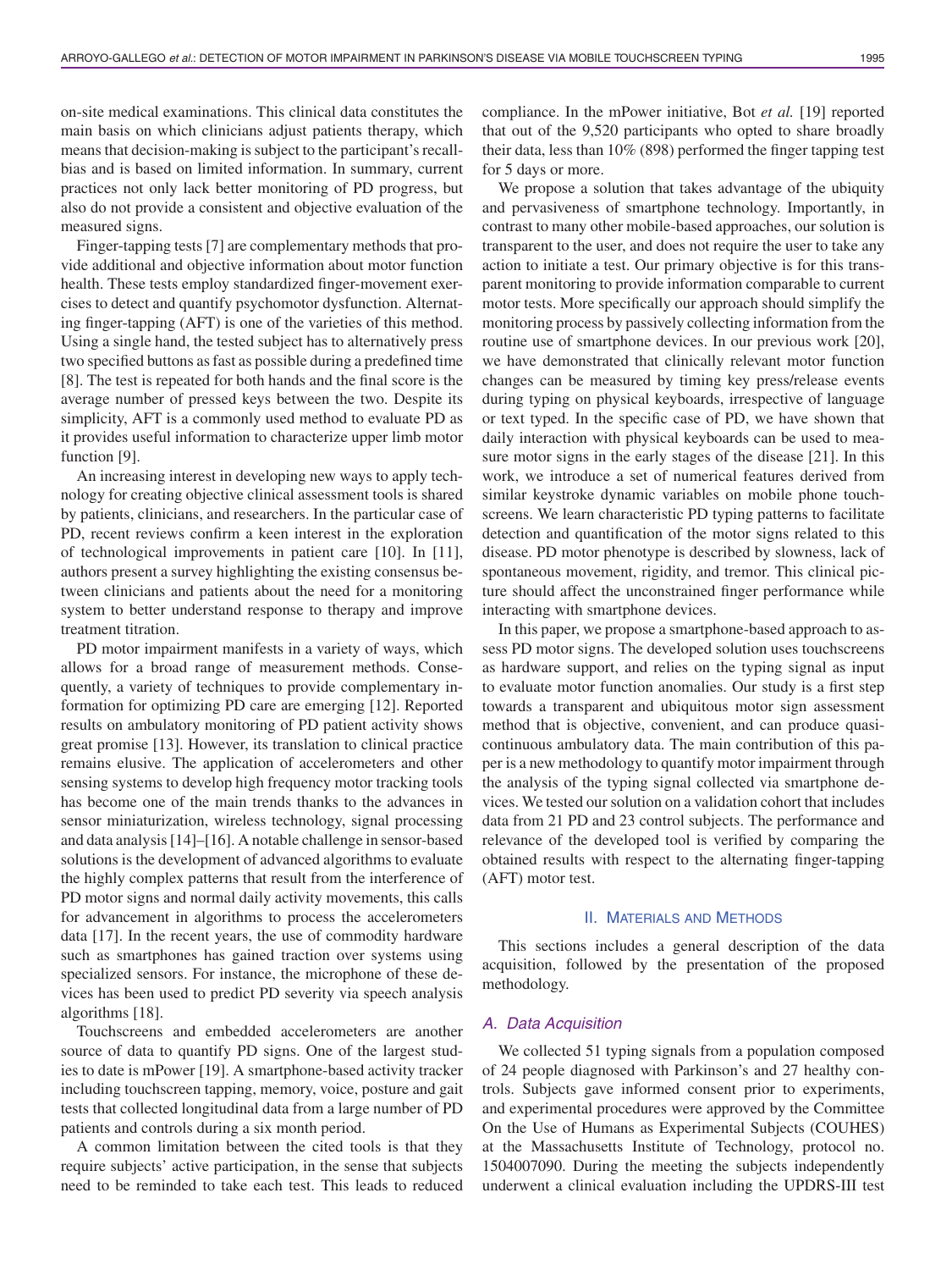| <b>TABLE I</b>              |
|-----------------------------|
| <b>DATASET DEMOGRAPHICS</b> |

|                            | Avg. (std)<br>Parkinson's | Avg. (std)<br>Controls | Significance |  |
|----------------------------|---------------------------|------------------------|--------------|--|
| Age                        | 59.24 (11.43)             | 54.35 (13.95)          | $p = 0.32$   |  |
| Women # $(\%)$             | 11(52%)                   | 19 (83%)               | p < 0.05     |  |
| Men # $(\%)$               | 10(48%)                   | 4(17%)                 | p < 0.05     |  |
| <b>UPDRS-III</b>           | 17.76 (7.92)              | 1.22(1.70)             | p < 0.001    |  |
| Alternating finger-tapping | 49.17 (10.65)             | 67.54(14.11)           | p < 0.001    |  |
| Hoehn and Yahr             | 2.05(0.31)                | N.A.                   | N.A.         |  |
| $n$ (total $n = 44$ )      | 21                        | 23                     |              |  |

The complete study cohort comprised 51 subjects. From the total participants, 44 provided enough typing information to perform the analysis. A minimum of 5 key presses every 15 seconds during at least half of the duration of the typing task was required to apply the proposed method. Seven subjects, 3 from the Parkinson's group and 4 healthy controls, did not provide enough data and were excluded from the analysis (see Materials and Methods). The table provides a summary of the demographic information of the participants included in the analysis, 21 people diagnosed with Parkinson's (PD) and 23 control subjects (CNT). PD subjects and controls are statistically similar in age, according to the two-sided Mann-Whitney U test. The same test suggests gender might be a confound variable in this study. These differences were accounted in the analysis. The table also shows the results of the clinical evaluation that includes UPDRS-III, alternating finger-tapping and the Modified Hoehn and Yahr scale. The Hoehn and Yahr scale is a widely used clinical rating scale that defines broad categories of disability in PD in a 0 to 5 range.

conducted by a movement disorder expert. After the clinical assessment, each participant created an account on our website (www.neuroqwerty.com). The Alternating finger-tapping (AFT) test was performed on a physical keyboard. Subjects had to alternatively press two keys, separated approximately 25 cm, using their index finger. They repeated the test for both hands. The final score was computed as the average number of buttons pressed between the two hands. The typing data was collected using dedicated smartphone software. Participants transcribed a randomly-selected text excerpt for five minutes and were instructed to type as they would normally do in order to reflect actual routine use of the device. PD subjects were tested during their "ON" state, under best medical treatment.

Seven participants, 4 from the control group and 3 Parkinson's subjects, did not have enough data to compute the feature analysis and were excluded from the dataset. All of them presented a typing rate below 20 keys per minute for at least half of the typing time. Table I summarizes the demographic information of the remaining 44 subjects that were included in the analysis.

For the study, we developed a custom screen keyboard in order to enable typing data collection. The application was based on the open source software keyboard AnySoftKeyboard (github.com/AnySoftKeyboard). Running in the background of any application that receives keyboard input, it captures the time stamps corresponding to press and release events for each keystroke. The system tested has a clock speed and a theoretical low-level sampling frequency of 1.2 GHz. Our implementation uses a software timer with a time granularity of 1 millisecond. The encrypted information was sent to a remote server for the analysis. All the subjects were tested on an Android terminal, i.e. Motorola Moto G II running Android 5.0. In Fig. 1 we provide a graphical representation of the study procedure.



Fig. 1. The figure presents a schema of the study procedure that comprises a clinical evaluation, finger-tapping test and our typing test. For the clinical evaluation a movement disorder specialist filled-in the motor section in the Unified Parkinsons Rating Scale (UPDRS-III). The alternating finger-tapping test was included as an external reference to quantify upper limbs dexterity. It was performed on a physical keyboard. The typing test consisted of a five minutes task were participants were asked to transcribe a non-standardized text excerpt using a touchscreen device. The custom screen keyboard and smartphone model used in the test are shown in this figure.

## *B. Data Analysis*

The method description is divided into three different phases as follows: An initial signal conditioning phase in order to minimize signal noise and artifacts. Then, statistical analysis is used to describe the processed signal using a limited number of typing features. In the last stage the feature vector is evaluated to determine its suitability for detecting PD status.

*1) Signal Conditioning:* In this study, we define the typing signal  $(X[t])$  as the sequence of flight time (FT) values corresponding to each key tap. In the context of our work, we define FT as the release latency between key taps, i.e. for two consecutive keystrokes the time measured between first and second key release times. The captured typing data requires further processing in order to remove noise, minimize the effect of confounding factors on the analysis and define a standardized representation of the whole signal. Noise can be introduced by many sources, such as software inaccuracies or unnatural typing episodes (e.g. special keys). Additionally, to reduce noise levels, the signal is processed by a series of conditional filters that remove potentially noisy samples if the FT value exceeds a 3-second threshold, or if they correspond to special key-types that engage non-standard digit kinematics (e.g. SHIFT). To minimize the effect of typing skills in the results of the analysis, each signal is normalized by subtracting its mean value to every data sample in  $X[t]$ . Fig. 2 compares the probability density functions for the normalized FT (NFT) data grouped by condition.

$$
X'[t] = X[t] - \bar{X} : X' \in [\theta_A, \theta_B]
$$

where  $X'$  is the normalized signal and  $\overline{X}$  its average. The value t represents the time at which a key has been pressed to generate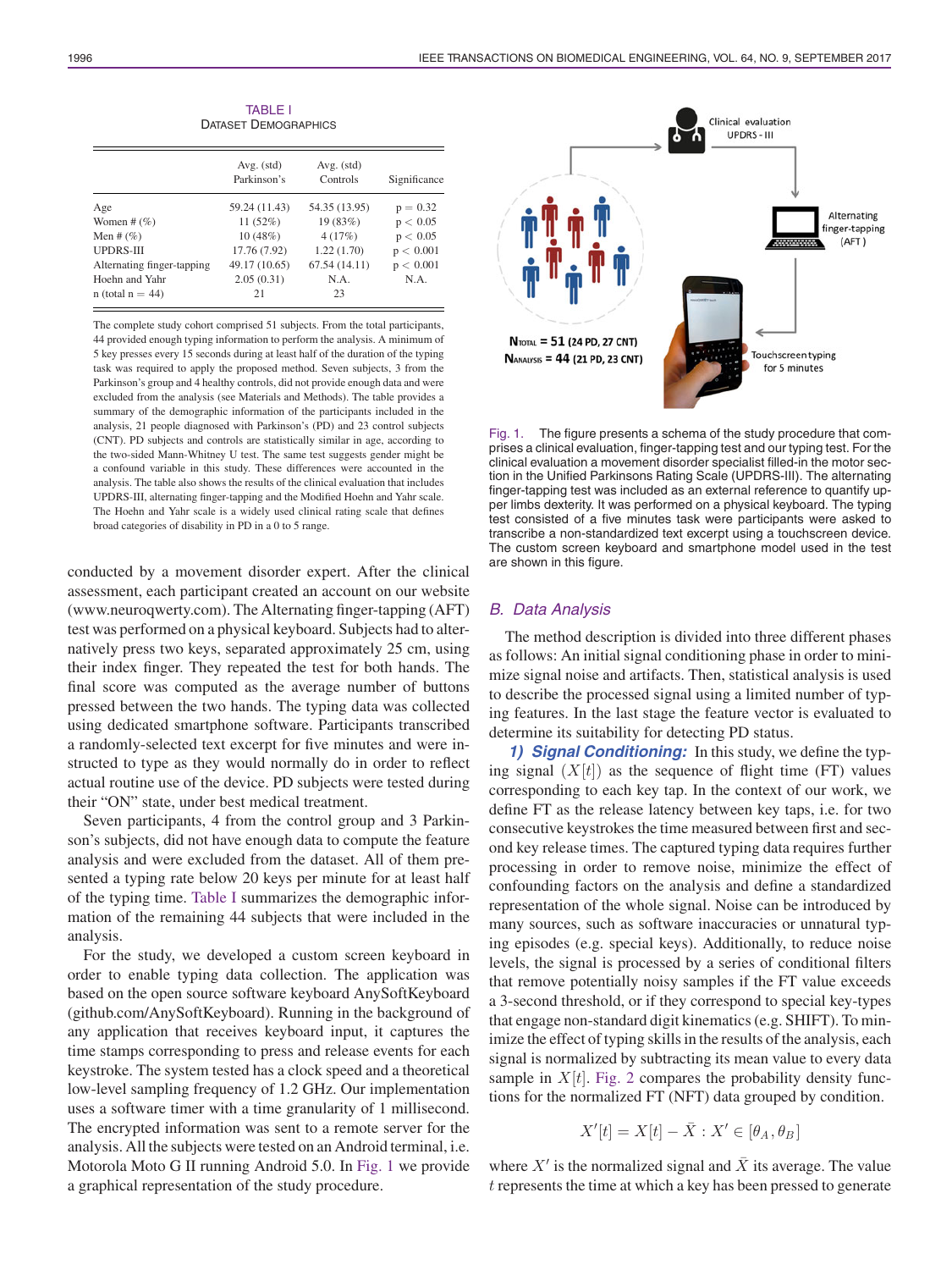

Fig. 2. The figure shows the probability density distribution (PDF) estimated for the normalized flight time (NFT) signals both for each subject (light color) and grouped by condition (dark color). Normalization minimizes the influence of confounding variables related to typing skills. Parkinson's subjects' (PD) distributions present a greater sparsity than controls' (CNT) distributions. A Mann-Whitney U test suggests a significant difference between the NFT values measured on PD participants and controls ( $p < 0.001$ ).

the relative FT signal. The parameters  $\theta_A$  and  $\theta_B$  give the estimated range of values in which the 99% of the normalized FT data is concentrated. These two parameters have been estimated in an external typing database of 27 healthy subjects.

We define a new type of signal representation  $(X'_{S})$  based on the FT time series as to adapt the normalized data to the following analysis stages. Given  $X'[t]$ , the signal structure,  $X'_{S}$ , is defined as a set of vectors  $X'_{Si}$  with a varying number of elements but a fixed length in the time domain:

$$
X'_{Si}[t,N] = X'[t]w[t-iN]
$$

where  $i$  is a strictly positive integer which serves as an index to the list of vectors,  $N = 15,000$  is the length of the window time expressed in milliseconds and  $w[n]$  is defined as:

$$
w[n] = \begin{cases} 1, & 0 \le n < N \\ 0, & \text{otherwise} \end{cases}
$$

2) **Feature Extraction:** Evaluating  $X'_S$  using distribution and covariance based approaches we define two different feature families.

*a) Skewness and Kurtosis:* These measurements correspond to the third and forth moments of a distribution. Skewness can be interpreted as an indicator of distribution symmetry, while kurtosis measures the variable distribution flatness. Each element in the typing structure  $(X'_{Si})$  is evaluated as an independent

realization of the same random variable, with its corresponding distribution that we will call sub-distribution in the context of  $X[t]$ . Then, for each sub-distribution a pair including skewness  $(Sk_i)$  and kurtosis  $(Kt_i)$  descriptors are computed.

For a sample of n values, a natural method of moments estimator of the population skewness is:

$$
Sk_i = \frac{\sum_{m=1}^{M_i} (X'_{Si}[m] - \bar{X'}_{Si})^3}{\sigma_{Si}^3}
$$

For a sample of n values the sample excess kurtosis is:

$$
Kt_i = \frac{\sum_{m=1}^{M_i} (X'_{Si}[m] - \bar{X'}_{Si})^4}{\sigma_{Si}^4} - 3
$$

where  $M_i$  is the length of the  $i^{th}$  vector in  $X'_S$  and  $\sigma_{Si}$  is the standard deviation of  $X'_{Si}$ .

With I being the number of sub-distributions that compose the structured typing signal, the analysis described above generates a total of I measures for each metric. These values are reduced to four final features computed as the average and standard deviation of the I skewness measurements  $(Sk, \sigma_{Sk})$  and the I kurtosis measurements  $(Kt, \sigma_{Kt})$ .

b) Covariance: The typing signal structure  $(X'_{S})$  is transformed into a matrix  $(H)$  by applying Kernel Density Estimation (KDE). A similar approach was presented in [20] to define the Key Hold Time Evolution Matrix.

We apply KDE to estimate the probability density function (PDF) that represents the underlying distribution of each element in the typing structure. Given a typing sub-sample  $X'_{Si}$  of size  $M_i$ , its PDF  $f_i$  is computed as follows:

$$
f_i(y,b) = \sum_{m=1}^{M_i} K((y - X'_{Si}[m])/b)
$$

where  $b$  is a bandwidth parameter that controls  $K$ , a Gaussian kernel:

$$
K(x,b) \propto \exp\left(-\frac{x^2}{2b^2}\right)
$$

Each function  $f_i$  is quantizied using pre-defined mapping levels  $\vec{v}$ . This allows a standardized  $I \times L$ , matrix representation of the typing signal as:

$$
H_{i,j} = f_i(\vec{v}[j])
$$

We used our external dataset, not used for training or testing, comprised by 27 healthy subjects, to adjust the value of the bandwidth parameter  $b$  [22], as well as the number of quantization levels  $(L = 10)$  and the limits of the mapping vector  $(\vec{v})$ .

The corresponding covariance matrix  $(COV_H)$  is estimated for the resulting NFT distribution matrix  $(H)$  as follows:

$$
COV_{H_{i,j}} = cov(H_{i*}, H_{j*}) =
$$
  
=  $\frac{1}{L-1} \sum_{l=1}^{L} (H_{i,l} - \bar{H}_{i*}) (H_{j,l} - \bar{H}_{j*})$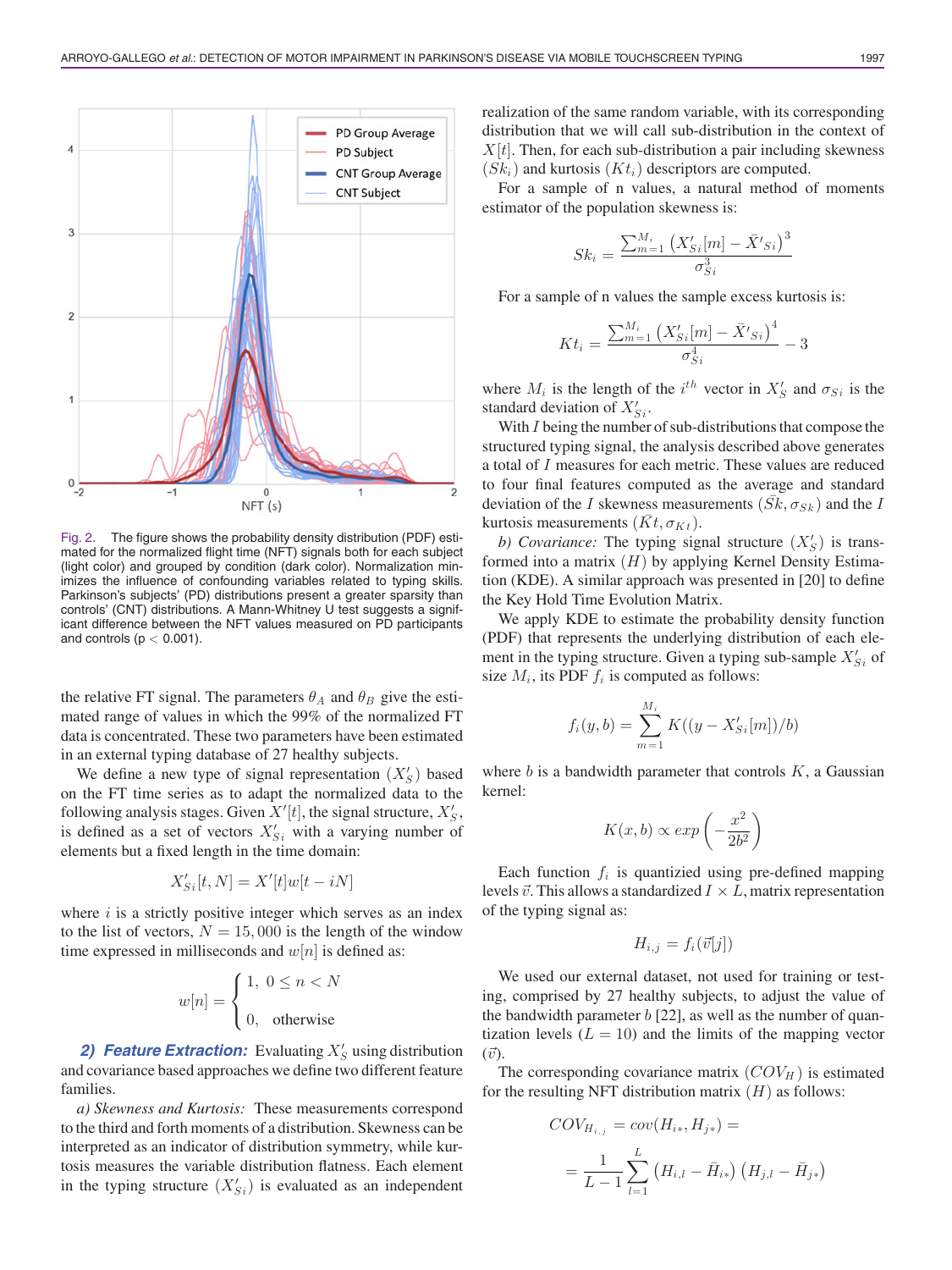

Fig. 3. The figure compares six signal examples from three people diagnosed with Parkinson's (PD) and three healthy controls (CNT). The normalized flight time series (NFT) is split into 15 second-length windows. Applying Kernel Density Estimation (KDE) we compute the sub-distribution representing the information contained in each window. The mean and standard deviation of the skewness and kurtosis values measured on each sub-distribution define four of the features ( $\bar{S}k$ ,  $\sigma_{Sk}$ ,  $\bar{K}t$ ,  $\sigma_{Kt}$ ) that are included in the final 7-dimensional feature vector. The NFT covariance map represents the correlation across the NFT sub-distributions. We define the covariance vector  $(Cv)$  as an array including the coefficients in the strict upper triangle of the covariance matrix, i.e. above the matrix main diagonal. We extract three metrics from the covariance analysis that complete the typing feature vector  $(\bar{C}v, \sigma_{Cv}, \sum |Cv|)$  Distributions show a higher uniformity of the NFT values for the CNT's signals compared to PD's. Covariance maps for PD show stronger correlation and anti-correlation within sub-distributions while CNT's maps present values nearer 0 for the entire matrix.

TABLE II RESULTS, UNIVARIATE ANALYSIS (INDEPENDENT TYPING FEATURES)

| Feature               | Avg. (std)<br>Parkinson's | Avg. $(std)$<br>Controls | AUC [5%, 95%]       | Significance |
|-----------------------|---------------------------|--------------------------|---------------------|--------------|
| $\bar{Sk}$            | 0.955(0.572)              | 1.742(0.536)             | $0.85$ [0.74, 0.95] | p < 0.001    |
| $\sigma_{S\,k}$       | 0.652(0.135)              | 0.837(0.210)             | $0.77$ [0.64, 0.87] | p < 0.01     |
| Kt                    | 0.767(1.749)              | 3.587 (2.594)            | $0.87$ [0.78, 0.95] | p < 0.001    |
| $\sigma_{Kt}$         | 1.691(0.977)              | 3.595 (1.593)            | $0.88$ [0.78, 0.95] | p < 0.001    |
| Cv                    | $-0.019(0.015)$           | $-0.018(0.006)$          | $0.46$ [0.38, 0.69] | $p = 0.66$   |
| $\sigma_{Cv}$         | 0.104(0.030)              | 0.068(0.029)             | $0.84$ [0.72, 0.93] | p < 0.001    |
| $\sum  Cv $           | 3.290 (1.071)             | 1.839(0.656)             | 0.91 [0.82, 0.97]   | p < 0.001    |
| $n$ (total $n = 44$ ) | 21                        | 23                       |                     |              |

The table shows the mean values and performance of the typing features and the reference metrics, including the ROC AUC mean and confidence intervals achieved by each measurement and the results of the Mann-Whitney U test to analyze if the null hypothesis, that Parkinson's disease (PD) and control (CNT) subjects come from the same population, can be rejected. Covariance sum  $\sum |C v|$  presents the best discrimination performance with an AUC of 0.91 and significance  $p < 0.001$ .

where  $H_{i*}$  is a vector that contains the H matrix values for the  $i^{th}$  row:

$$
H_{i*} = [H_{i,1}, H_{i,2}, \ldots, H_{i,l}]^T
$$

Being  $Cv$  a covariance vector including the upper triangle elements of  $COV_H$ , i.e. the coefficients in the upper portion above the main diagonal of the matrix, we define the covariance typing features as follows: covariance mean  $(Cv)$ , covariance standard deviation  $(\sigma_{Cv})$  and the sum of the absolute values of the covariance vector elements  $(\sum |Cv|)$ . A graphic representation of the typing signal characterization is presented in Fig. 3.

## *3) Evaluation Methodology*

The proposed features are based on a limited set of parameters that are estimated on an external dataset of 27 healthy subjects. These parameters, shown in the previous sections, provide a general description of the typing signal and are independent of motor function status, i.e. they are not optimized to enhance the separation between Parkinson's participants and controls.

First, we assess the classification performance of the proposed typing features with univariate methods. Next, we evaluate the joint discriminatory power of the features in a multivariate analysis framework.

The multivariate method assembles a feature selection transform followed by a final estimator. We use a nested-cross validation strategy for performance evaluation, i.e. a combination of two embedded cross-validation loops. The inner k-fold crossvalidation loop is used to identify the relevant features and estimate the model hyperparameters based on the training folds of the outer leave-one-out cross-validation fold. The outer loop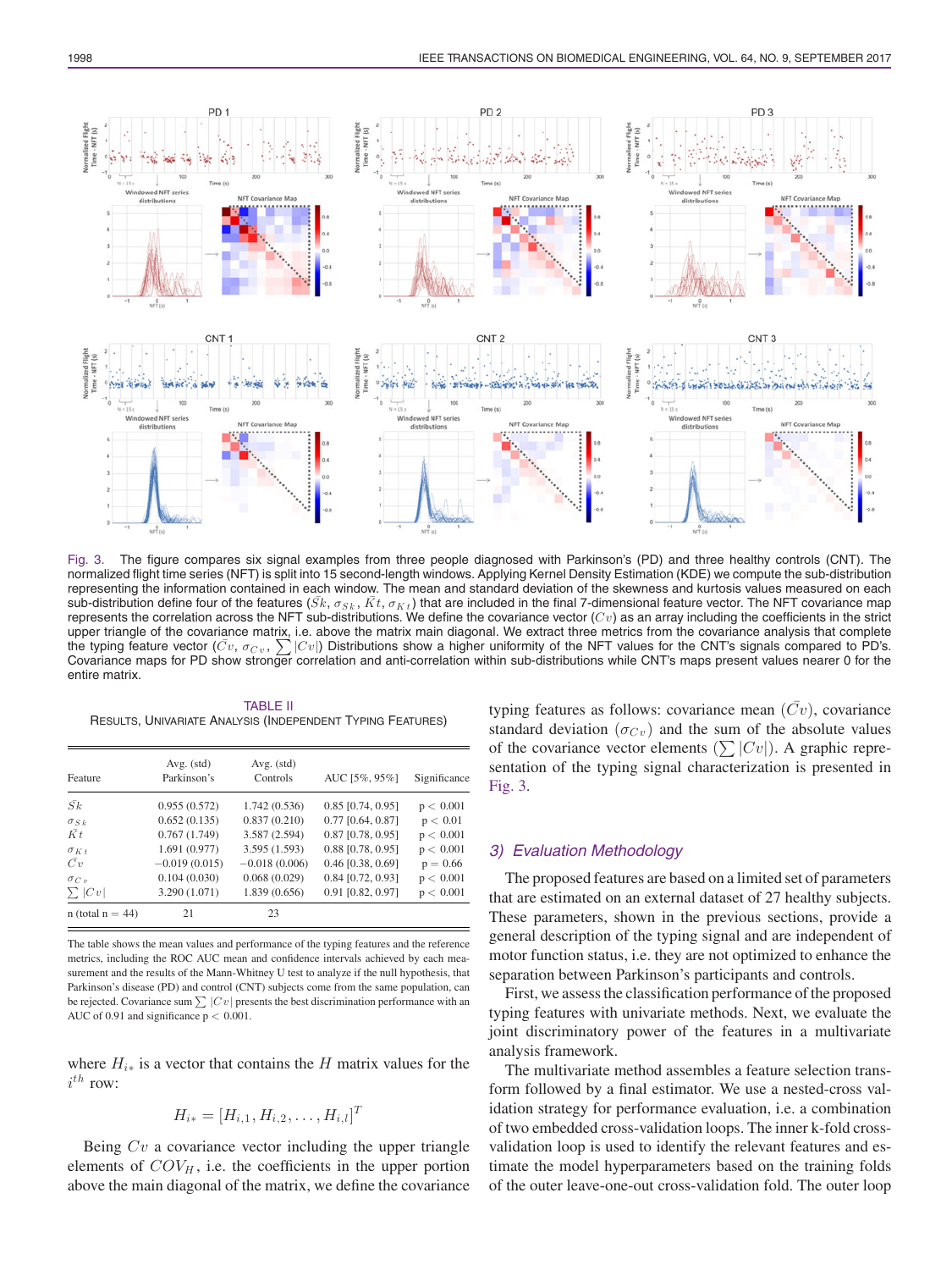| Model                 | <b>Feature Selection</b> | Classifier          | Avg. Score (std)<br>Parkinson's | Avg. Score (std)<br><b>Controls</b> | AUC [5\%,95\%]      | Significance |
|-----------------------|--------------------------|---------------------|---------------------------------|-------------------------------------|---------------------|--------------|
| 1                     | $L1$ (Lasso)             | Logistic Regression | 2.127(2.883)                    | $-1.684(2.127)$                     | $0.87$ [0.75, 0.94] | p < 0.001    |
| 2                     | $L1$ (Lasso)             | Linear SVM          | 0.825(1.109)                    | $-0.663(0.730)$                     | $0.88$ [0.78, 0.95] | p < 0.001    |
| 3                     | $L1$ (Lasso)             | AdaBoost            | 3.603(6.612)                    | $-0.218(1.591)$                     | $0.73$ [0.58, 0.84] | p < 0.01     |
| $\overline{4}$        | $L2$ (Ridge)             | Logistic Regression | 1.767(2.870)                    | $-2.241(2.293)$                     | $0.87$ [0.77, 0.95] | p < 0.001    |
| 5                     | $L2$ (Ridge)             | Linear SVM          | 0.736(1.063)                    | $-0.709(0.926)$                     | 0.86 [0.74, 0.95]   | p < 0.001    |
| 6                     | $L2$ (Ridge)             | AdaBoost            | 0.617(1.599)                    | $-1.464(1.734)$                     | $0.82$ [0.69, 0.92] | p < 0.001    |
|                       | Gini Impurity            | Logistic Regression | 1.434(2.350)                    | $-1.236(1.850)$                     | $0.81$ [0.67, 0.91] | p < 0.001    |
| 8                     | Gini Impurity            | Linear SVM          | 0.650(1.035)                    | $-0.588(0.683)$                     | $0.86$ [0.74, 0.95] | p < 0.001    |
| 9                     | Gini Impurity            | AdaBoost            | 2.131(5.123)                    | $-1.019(1.972)$                     | $0.80$ [0.66, 0.90] | p < 0.05     |
| $n$ (total $n = 44$ ) | 21                       | 23                  |                                 |                                     |                     |              |

TABLE III

The table summarizes the results of the multivariate analysis. We evaluate the classification performance of different models that aggregate the information of the proposed typing features. We tested a total of nine models, built as the possible combinations of three different feature selection methods and three estimators. A nested cross validation framework was implemented to train and test the models. For each model, we include the mean and confidence intervals of the AUC and the results of the Mann-Whitney U test to reject the null hypothesis that Parkinson's disease (PD) and control (CNT) subjects come from the same population. Model 2, a linear support vector classifier preceded by L1-regularized linear model (Lasso) for feature selection, presents the best discrimination performance with an AUC of 0.88 and significance  $p < 0.001$ .



Fig. 4. Comparison of receiver operating characteristic (ROC) curves showing the classification rate for the typing based metrics, including raw flight time average  $(\bar{X})$  and best performing univariate  $(\sum |Cv|)$  and multivariate methods  $(Model2)$ , with the alternating finger-tapping test  $AFT$ . Statistical significance of the MannWhitney U test is estimated to reject the null hypothesis that the two groups, PD and CNT, come from the same population. Statistical significance noted as:  $p < 0.001$ <sup>\*\*\*</sup>), p  $< 0.01$ <sup>\*\*</sup>) and p  $< 0.05$ <sup>\*</sup>).

is run using the best model settings estimated in the inner loop and storing the score for the left-out sample.

We used two tests to evaluate the ability of each metric, typing features and models' scores, to correctly separate the referred classes: the Receiver Operating Characteristic (ROC) analysis and the Mann-Whitney U test to reject the null hypothesis that the controls and the Parkinson's samples come from the same distribution.

The ROC analysis consists of an iterative process that monotonically increases the value of the metric under study to define a dynamic threshold. On each iteration the current threshold value is evaluated as a binary classifier that separates Parkinson's and controls. The output is a set of sensitivity/(1-specificity) pairs that are joined to draw the corresponding ROC curve. The Area Under the Curve (AUC) can be interpreted as the probability that the classifier will rank a randomly chosen positive instance higher than a randomly chosen negative one. Moreover, this metric allows a reliable comparison of the performance even when the number of cases and controls is not fully balanced, as it is the case of our study dataset (48% PD, 52% CNT). A sampling with replacement method (1,000 bootstraps) defines a ROC distribution from which we compute the average and confidence intervals of the AUC values to describe the classification performance of each metric.

# III. RESULTS

Table II shows the results obtained for the univariate feature evaluation. The values presented for each typing metric include: mean value and standard deviation grouped by condition, average Area Under the Curve (AUC) for the bootstrapped ROC distribution, AUC confidence interval computed as the  $[5<sup>th</sup>, 95<sup>th</sup>]$ percentiles on the resulting AUC values, and the Mann-Whitney significance test outcome.

Table III summarizes the results of the multivariate analysis. We evaluate nine different models defined as the possible combinations of three feature selectors and three classifiers. These methods were selected to represent different families of common machine learning approaches. Feature ranking methods used are Lasso, Ridge regression and Gini impurity based random forests used as estimators in a recursive feature elimination framework. Classification methods considered are logistic regression, linear kernel Support Vector Machines (SVM) and AdaBoost.

Alternating finger-tapping (AFT), a quantitative upper limb motor test commonly used in clinical trials to monitor PD signs,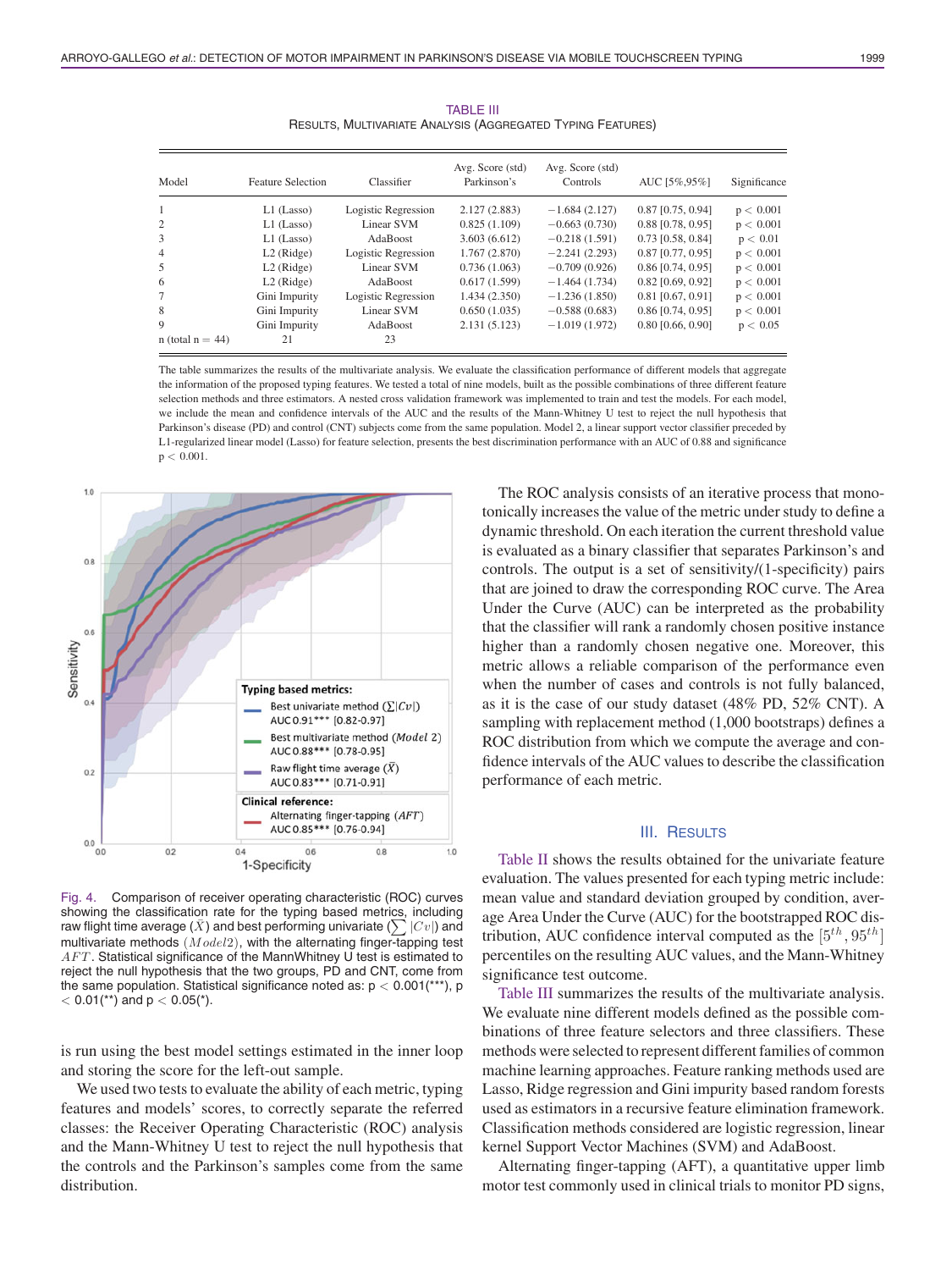| Method                                     | Avg. (std)<br>Parkinson's | Avg. (std)<br>Control | AUC [5%,95%]        | Specificity | Sensitivity | Significance<br>Adjusted | Significance<br>Unadjusted |
|--------------------------------------------|---------------------------|-----------------------|---------------------|-------------|-------------|--------------------------|----------------------------|
| Best Univariate $(\sum  Cv )$              | 3.290 (1.071)             | 1.839 (0.656)         | $0.91$ [0.82, 0.97] | 0.81        | 0.81        | p < 0.001                | $p = 0.002$                |
| Best Multivariate $(M \odot \text{del} 2)$ | 0.825(1.109)              | $-0.663(0.730)$       | $0.88$ [0.78, 0.95] | 0.84        | 0.73        | p < 0.001                | $p = 0.002$                |
| Raw Flight Time Average $(X)$ (s)          | 0.870(0.283)              | 0.566(0.155)          | $0.83$ [0.71, 0.91] | 0.72        | 0.73        | p < 0.001                | $p = 0.003$                |
| Alternating finger-tapping $(AFT)$         | 49.17 (10.65)             | 67.54(14.11)          | $0.85$ [0.76, 0.94] | 0.78        | 0.75        | p < 0.001                | $p = 0.002$                |

The table compares the performance of the touchscreen typing based metrics, including the raw flight time average  $(\bar{X})$  and best performing univariate  $(\sum | Cv|)$  and multivariate methods  $(M \, ode l2)$ , with the alternating finger-tapping test  $AFT$ . The presented methods improve the discrimination ability of the reference test ( $AFT$ : 0.85[0.76, 0.94] AUC and 0.75/0.78 sensitivity/specificity), with 0.91[0.82, 0.97] AUC and 0.81/0.81 sensitivity/specificity for the best performing feature  $(\sum |Cv|)$  and 0.88[0.78, 0.95] AUC and 0.73/0.84 sensitivity/specificity for the best multivariate model (*M odel2*). The adequacy of the proposed methods to enhance the differences of the typing patterns between Parkinson's subjects and controls is stressed by the comparison with the raw signal based metric ( $\bar{X}$ : 0.83[0.71, 0.91] AUC and 0.73/0.72 sensitivity/specificity). The presented sensitivity/specificity pairs correspond to the closest-to-(0,1) cut-off point. The unadjusted statistical significance is computed with two-sided Mann-Whitney U test. The adjusted significance tests were computed with logistic regression models including gender and age as co-variates. For the developed methods none of the co-variates reached statistical significance.

is used as the reference metric to evaluate the performance of the proposed method. Also, we include the average of the unprocessed flight time signal  $(X)$  as a starting point to show the improvement introduced by our solution to the discrimination ability measured on the raw typing data. We replicate the evaluation framework used in our methods to test the classification performance of these two reference metrics in our cohort.

Fig. 4 and Table IV show the performance comparison of the touchscreen typing based metrics, i.e. raw flight time average and the developed methods, with the AFT test reference. Raw flight time average  $(\bar{X})$  presents an AUC of 0.83 [0.71-0.91]. The best performing typing feature, covariance sum  $(\sum |Cv|)$ , presents an AUC of 0.91 [0.82-0.97]. The best multivariate method (Model2), a combination of L1-regularized feature selection plus a linear SVM as the final estimator, scores an AUC of 0.88 [0.78-0.95]. AFT test performance measured in our cohort achieves an AUC of 0.85 [0.76-0.94]. Sensitivity and specificity values shown in Table IV are estimated using the closest-to-(0,1) criterion to define the cut-off point [23]. Unadjusted p-values present the results of the Mann-Whitney U test to reject the null hypothesis that PD and CNT subjects come from the same population. Adjusted significance tests the null hypothesis that the metric under scrutiny does not contribute to the separation between PD and control groups in a logistic regression model accounting for sex and age.

Finally, we evaluated the classification performance of the proposed methods for different signal lengths, in order to analyze the appropriate duration of continuous typing that would be necessary to achieve significant results. In Fig. 5 we illustrate the results of this analysis for our best univariate and multivariate methods.

# IV. DISCUSSION

In this work we propose an algorithm to identify PD motor signs by analyzing the typing activity on smartphones independently of the typed text. Users do not need to wear any sensor or remember to perform a structured test. Compliance depends only on the act of installing the software. Once installed, data



Fig. 5. The figure shows the evolution of the area under the ROC curve (AUC) for the best performing feature  $(\sum |Cv|)$  and best multivariate model  $(M \odot$ del2) as we increment the amount of typing data used to perform the analysis. We observe a clear improvement of the classification performance as the duration of the analyzed typing series increases.

collection happens automatically without interfering with the normal use of the device.

The current clinical standard used to quantify PD stage and progress present some limitations that define a clear need in the treatment and control of the disease. This scenario has led to the study and development of different alternatives in attempting to complete and complement UPDRS information.

In our cohort, a commonly used quantitative method that evaluates upper limbs dexterity, alternating finger-tapping (AFT), discriminated both populations with an AUC of 0.85 with 0.75/0.78 sensitivity/specificity. The proposed methods outperform this clinical reference, achieving an AUC of 0.91 with 0.81/0.81 for the best performing typing feature, the covariance sum  $(\sum |Cv|)$ , and an AUC of 0.88 with 0.73/0.84 for the best multivariate method, a pipeline comprised of L1-regularized feature selection and a linear SVM as the final classifier.

We believe that our approach is able to achieve such performance because of bradykinesia, bimanual coordination problems and other PD signs that may alter typing kinetics in a way detectable through a keystroke timing data analysis. PD motor impairment, in the particular case of the FT signal, may impede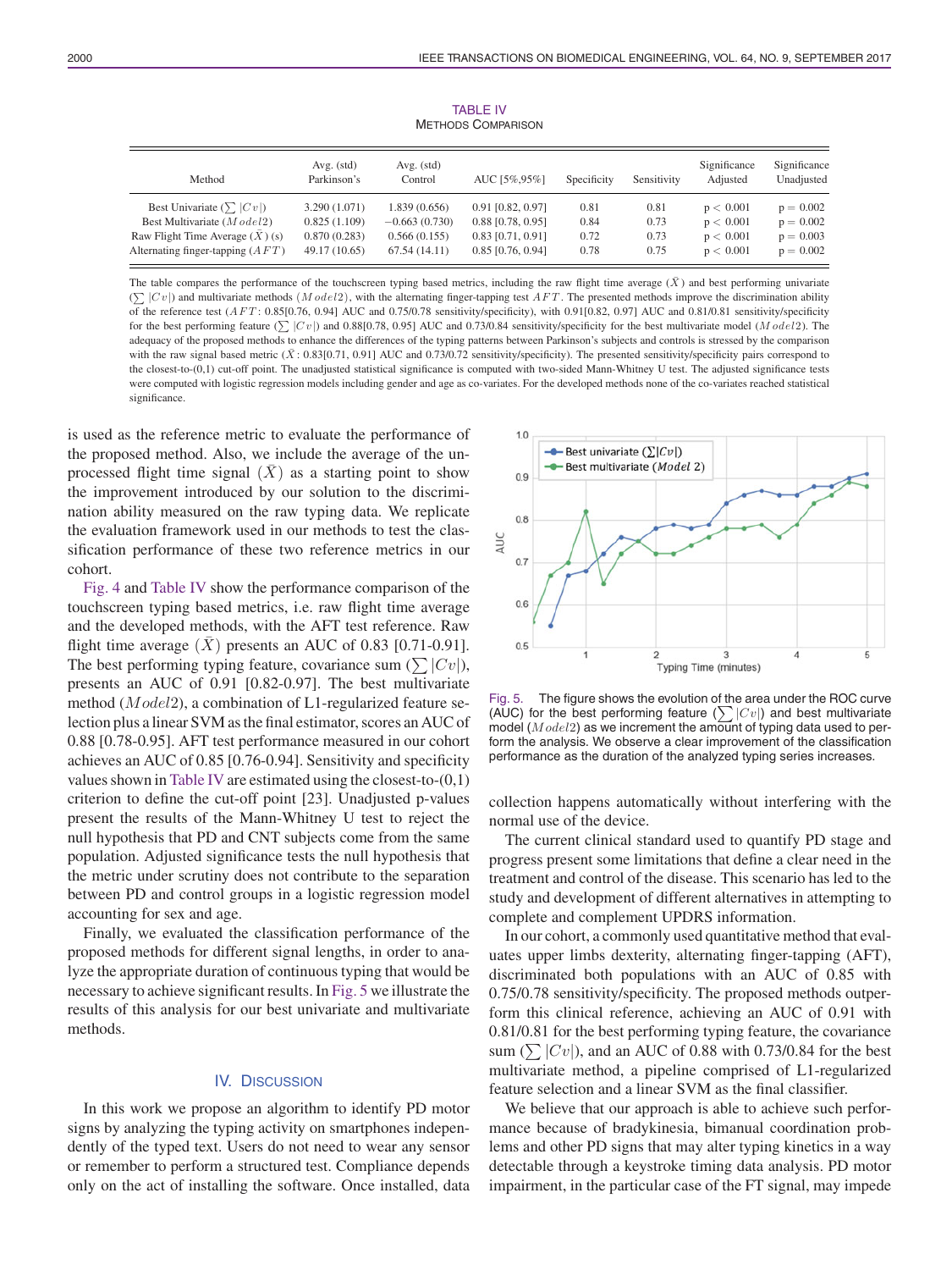PD patients to press and release the keys in a consistent manner, which we hypothesize would induce irregular flight times (similar to what may be seen in finger tapping tests). Our results are consistent with that hypothesis in that the typing signal distribution for PD patients has a greater dispersion and temporal variability, i.e. the heteroscedasticity measured using those features. The improvement achieved in the classification rate, compared to the alternating finger-tapping test, may be due to the fact that our features (i.e. skewness, kurtosis and covariance of the FT distribution) have been carefully defined to specifically capture these motor abnormalities that are a direct representation of PD signs. The approach of constructing the typing signal as a sequence of consecutive signal segments allows an intrasubject analysis, which optimizes the detection of the internal variability introduced by PD signs.

One of the main difficulties when using the typing signal as the unique source of information is the risk of measuring variables that are representative of the typing style but do not capture the effect of PD signs. We limit this effect by applying a normalization phase that forces a zero mean. This focuses the analysis on the FT distribution shape and variability. Another external factor that has to be taken into account when studying the potential limitations of the proposed method is the requirement of a minimal number of signal samples to make the sub-distribution analysis consistent. To collect enough information from the natural typing signal, a minimum level of skills in touchscreen typing is demanded in order to meet the established criteria. We consider that, taking into account the rapid growing rate of smartphone users, typing skills will not limit the application of this method.

Our methods were validated in a controlled environment. Participants were asked to type for 5 minutes to complete the touchscreen test. Although they were instructed to type as they would normally do in order to reflect actual routine use of the device, further analysis will be necessary to discard a significant influence of the controlled test on their typing behavior. Regarding the 5-minute duration of the test, we understand that not all the smartphone users are likely to continuously type for this amount of time, however, the proposed methodology can be applied on natural typing signals collected for longer periods of time whose aggregate active typing time is 5 minutes or more.

This study is a step towards the final goal of developing an automated biometric tool for diagnostic and therapeutic decision support in PD. The presented methodology compares well to standard clinically-used methods in terms of its ability to differentiate PD participants from controls, and is able to do so from information collected from touchscreen typing activity. In our cohort, PD population presented mild signs (average UPDRS-III score of  $17.76 \pm 7.92$  and range [6, 41]), this suggests that the proposed features are able to discriminate PD from controls even at early disease stages. However, as a pilot study, the findings of this research must be considered with caution. A further validation of this methodology would require a larger and better balanced cohort that enables a comprehensive review of the influence of the potential confounding variables mentioned in this work and others, such as medication state and cognitive deficits. Future work will include new studies to collect subjects' daily

interaction with their smartphones in order to validate the applicability of the presented methods in a passively-monitored environment. Additional information from user's daily interaction with smartphones, such as pressure, gesture typing and accelerometer data, could be used to complement our keystroke based analysis. Method functionality could also be improved with the appropriate algorithms. Turning from a classification to a regression model, it may be possible to quantify a continuous metric for the natural progression of the disease over continuous motor function evaluations.

## V. CONCLUSION

An approach to a more continuous, objective, and convenient tool to quantify PD related motor impairment is presented in this paper. The method suggests that motor anomalies in PD can be detected through analysis of keystroke dynamics during typing on smartphone touchscreens. The computed typing metrics show significant changes across the different studied groups: PD participants and healthy controls. In terms of classification, the best performing typing feature presents a 0.91 AUC rate, and sensitivity/specificity 0.81/0.81. The best multivariate model scores 0.88 AUC and 0.73/0.84 sensitivity/specificity. The proposed methods are comparable or improve the performance of the a reference motor test (AFT) measured in our cohort, 0.85 AUC and 0.75/0.78 sensitivity/specificity. Based on the analysis of the routine typing signal, the proposed approach introduces a transparent way to evaluate the motor function. In future work, a clinical study will validate our technique in a larger cohort of patients and controls and for an extended period of time that captures additional potential confounding variables.

## ACKNOWLEDGEMENTS

The authors would like to thank the Federación Española Parkinson and the M+Vision and MIT linQ faculty for their guidance in developing this project. And also would like to thank their many clinical collaborators at MGH in Boston, HM-CINAC, Hospital "12 de Octubre," and Hospital Clínico San Carlos in Madrid for their insightful contributions, and the developers of the open source AnySoftKeyboard project.

### **REFERENCES**

- [1] L. M. L. de Lau and M. M. B. Breteler, "Epidemiology of Parkinson's disease," *Lancet. Neurol.*, vol. 5, no. 6, pp. 525–35, Jun. 2006.
- [2] B. Thomas and M. F. Beal, "Parkinson's disease," *Human Mol. Genetics*, vol. 16, no. R2, pp. R183–R194, Oct. 2007.
- [3] F. L. Campos *et al.*, "Rodent models of Parkinson's disease: Beyond the motor symptomatology," *Frontiers Behav. Neurosci.*, vol. 7, Jan. 2013, Art. no. 175.
- [4] D. J. Brooks, "Optimizing Levodopa therapy for Parkinson's disease with levodopa/carbidopa/entacapone: Implications from a clinical and patient perspective," *Neuropsych. Dis. Treatment*, vol. 4, no. 1, pp. 39–47, Feb. 2008.
- [5] Movement Disorder Society Task Force on Rating Scales for Parkinson's Disease, "The unified Parkinson's disease rating scale (UPDRS): Status and recommendations." *Movement Disorders: Official J. Movement Disorder Soc.*, vol. 18, no. 7, pp. 738–50, Jul. 2003.
- [6] A. L. Taylor Tavares *et al.*, "Quantitative measurements of alternating finger tapping in Parkinson's disease correlate with UPDRS motor disability and reveal the improvement in fine motor control from medication